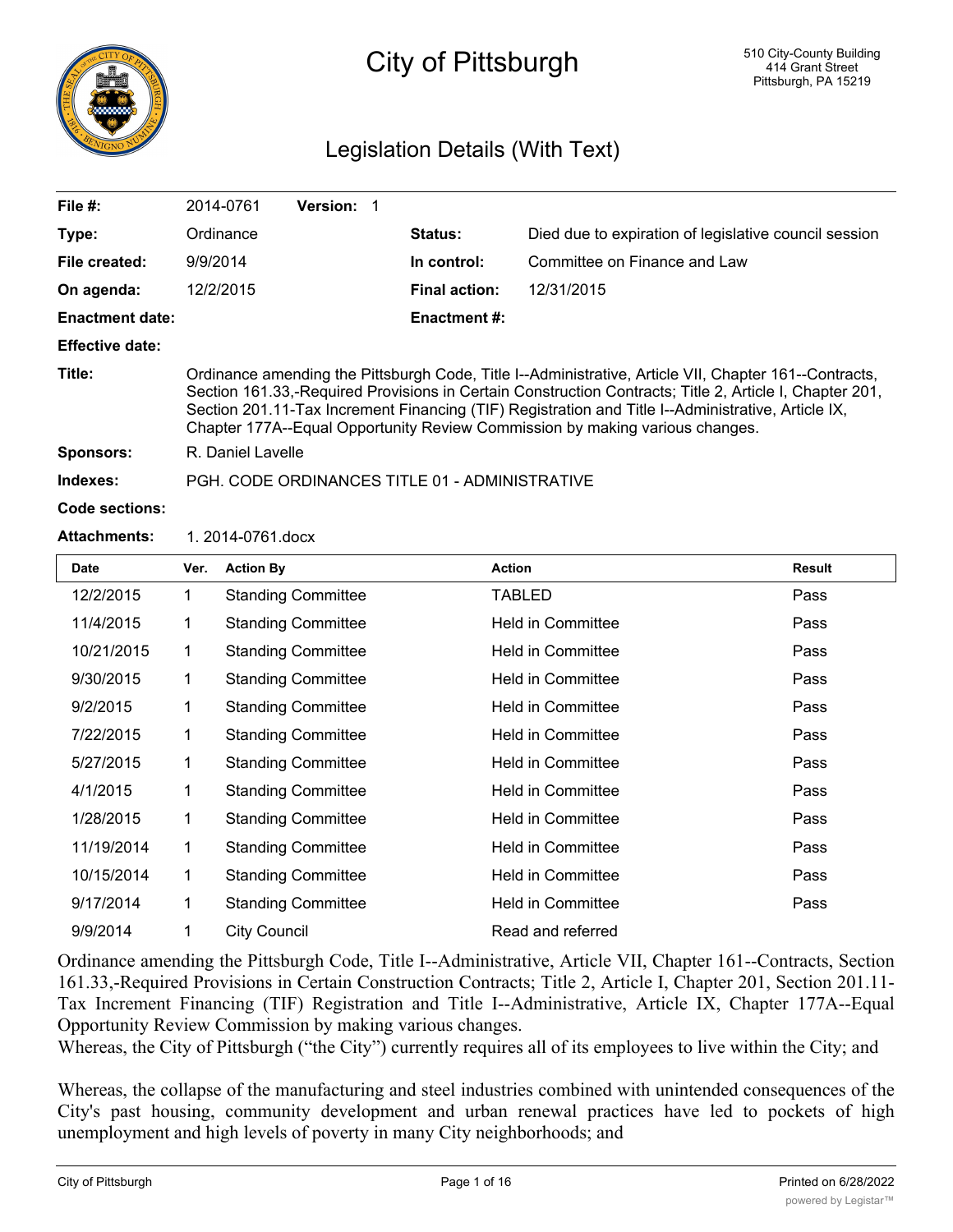Whereas, according to census tract data compiled by the Economic and Social Research Institute, approximately twenty-seven City neighborhoods have an unemployment rate that is more than double the unemployment rate for the City as a whole; and

Whereas, according to PGHSNAP, fourteen City neighborhoods have a poverty rate that is more than double the poverty rate for the City as a whole; and

Whereas, many City residents have very low household incomes and experience obstacles that limit their ability to obtain employment and escape poverty, such as being homeless; being a custodial single parent; receiving public assistance; lacking a GED or high school diploma; or having a criminal record or other involvement with the criminal justice system; and

Whereas, the persistence of high levels of unemployment and poverty in many City neighborhoods is detrimental to the quality of life of all City residents and to the City's tax base and overall fiscal health; and

Whereas, the City expends a significant portion of its budget every year on public works and development projects, both as direct City expenditures and through the provision of public subsidies to help finance the development activities of private entities; and

Whereas, much of the funding that the City expends on public works and development projects, such as the Community Development Block Grant ("CDBG") and the HOME Investment Partnerships Program ("HOME") is granted to the City for the express purpose of benefitting low-income City residents; and

Whereas, in 1999 the voters of the City of Pittsburgh approved an amendment to the City Charter requiring that at least 35% of all employee work hours performed on City-funded construction contracts be performed by City residents**;** and

Whereas, requiring that City-funded public works projects and development projects provide economic opportunities for City residents, hard to employ City residents, and small local businesses, and providing a dedicated source of funding for neighborhood-based first source job referral centers, will increase the earning capacity of City residents, decrease levels of poverty, invigorate neighborhood businesses, increase the City's earned income tax revenue, and reduce the need for taxpayer-funded social programs.

# **NOW, THEREFORE, BE IT RESOLVED, THAT THE COUNCIL OF THE CITY OF PITTSBURGH HEREBY ENACTS AS FOLLOWS:**

**SECTION 1.** The Pittsburgh Code, Title I, Article VII, Chapter 161, Section 161.33 is hereby repealed in its entirety.

**SECTION 2.** The Pittsburgh Code, Title I, Article VII, Chapter 161, is supplemented to add a new Section 161.33 as follows:

# "**SECTION 161.33. REQUIRED PROVISIONS IN CERTAIN PUBLIC WORKS AND DEVELOPMENT CONTRACTS.**

(a) *Title and Purpose*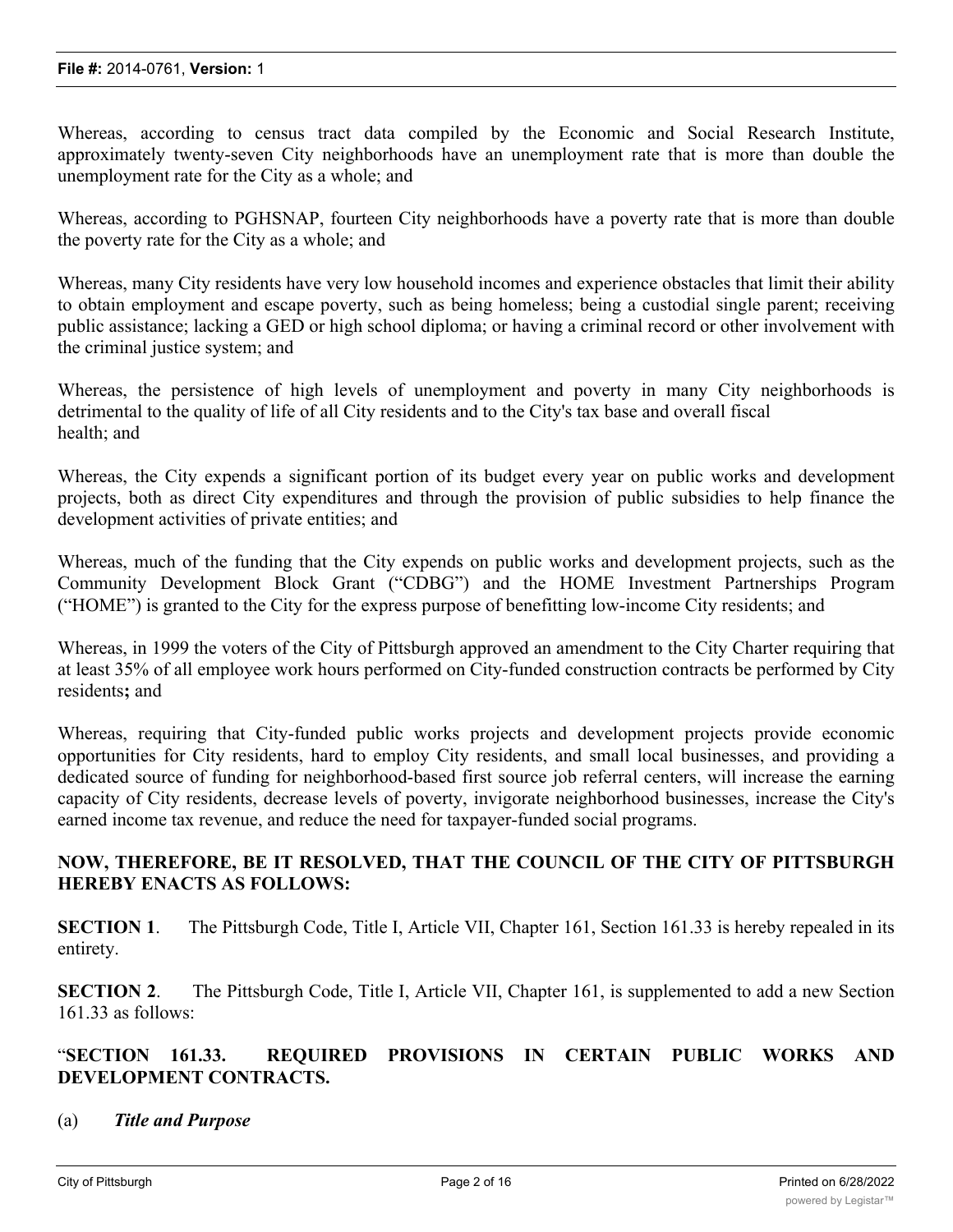(1) This Section shall be known as the Pittsburgh Works! Revised Local Jobs Ordinance.

(2) The purpose of this Ordinance is to ensure that City-funded public works projects and development projects maximize economic opportunities for City Residents and Disadvantaged City Residents.

(b) *Definitions*. Unless the context otherwise requires, the following terms shall have these meanings:

(1) Apprentice- Any worker who is indentured in a construction apprenticeship program that maintains current registration with the Commonwealth Workforce Development System.

(2) Area Median Income or AMI- The median income levels published annually by the U.S. Department of Housing and Urban Development for the Pittsburgh metropolitan area.

(3) Awarding Agency- Any City Department or Related Authority that awards or administers a Construction Contract or an agreement to provide City Funds for a Development Project. Awarding Agency shall include the Office of the City Controller.

(4) Business Tenant- Any for-profit business or a nonprofit entity that will conduct any portion of its operations within a Covered Development Project. "Business Tenant" does not include a "Contractor" as defined herein, nor does it include any business performing work pursuant to a one-time, nonrenewable contract to be completed in less than six months time.

(5) CETD- The City Employment and Training Division (Pittsburgh Partnership).

(6) City Funds- Anything of value provided by the City, either directly or through a Related Authority or other intermediary, including, but not limited to, grants or loans of City revenues; grants or loans of state, federal or other funds administered by the City; tax abatements or deferrals; infrastructure improvements made for the purpose of facilitating or supporting a Development Project; and any below-market sale of, lease of, or license to use real property.

(7) City Resident- Any person whose Domicile, as of seven (7) days prior to the date of hire to perform work on a Covered Construction Project, lies within the City of Pittsburgh.

(8) Construction Contract- Any agreement for the erection, repair, alteration or demolition of any building, structure, bridge, roadway or other improvement to real property which is funded, in whole or in part, by City Funds.

(9) Construction Site- The geographical location where the erection, repair, alteration or demolition described in the construction contract is performed.

(10) Contractor- Any person or legal entity that contracts directly with the City or with a Developer to perform a Construction Contract, and any person or entity that submits a bid to the City or to a Developer to perform a Construction Contract. A Contractor may also be referred to as a "Prime Contractor" or "General Contractor."

(11) Covered Construction Contract- Any Construction Contract(s) with a value of at least \$200,000 over any one-year period and which is funded in whole or in part by City Funds.

(12) Covered Construction Project- The work performed pursuant to a Covered Construction Contract.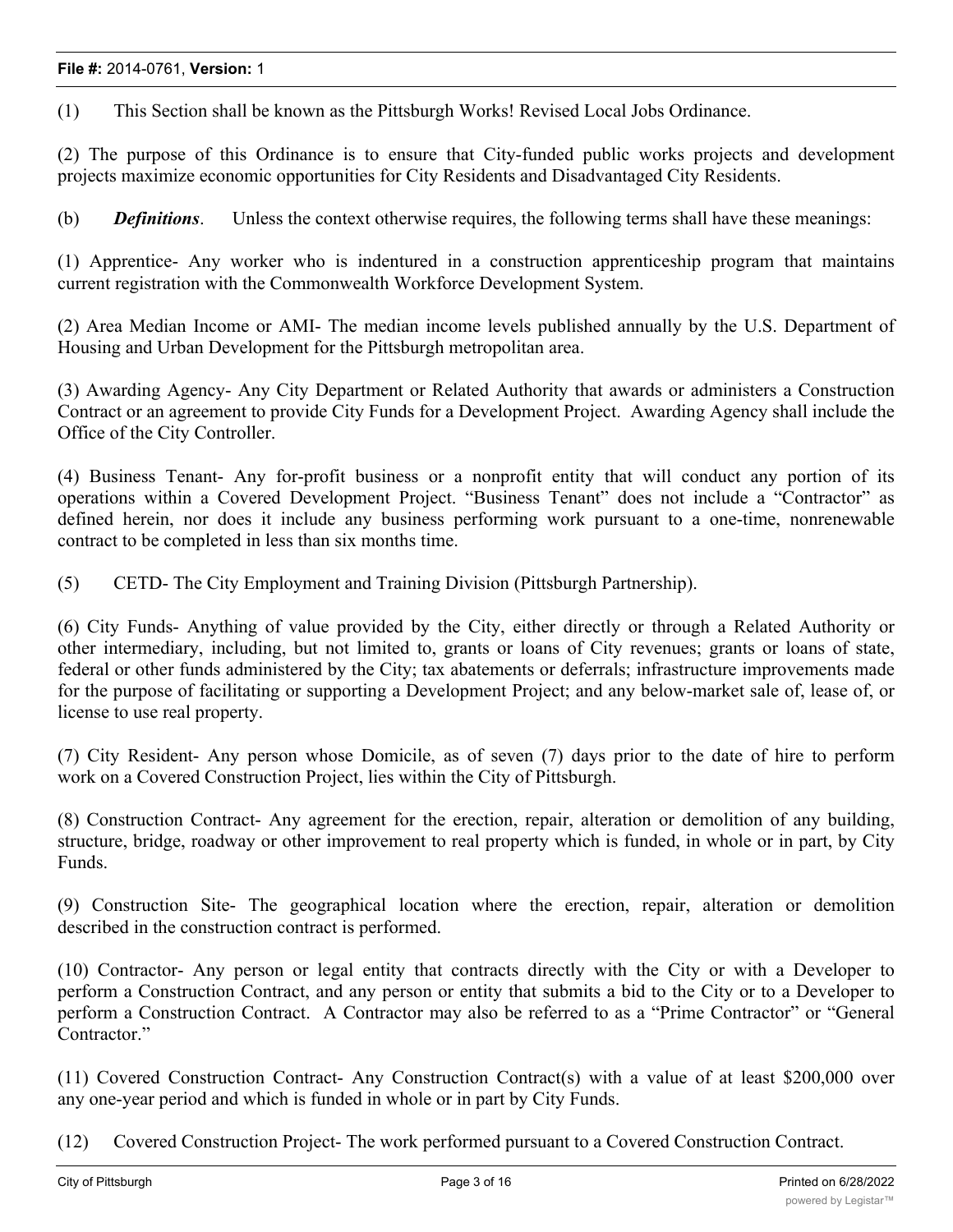(13) Covered Development Project- Any Development Project receiving \$200,000 or more in City Funds.

(14) Covered Employer- Any person or legal entity that employs, directly or indirectly, any person to perform work on a Covered Construction Project or within a Covered Development Project. Covered Employer shall include, but not be limited to, Contractor, Subcontractor, Developer and Business Tenant.

(15) DEOR- The City Department of Equal Opportunity Review.

(16) Developer- Any person or legal entity that is awarded City Funds for a purpose which includes any activity related to the acquisition, construction, rehabilitation, or otherwise making of improvements to real property. For the purposes of this definition, all affiliates, controlled organizations, controlling organizations, organizations having an identity of interest, and all successors and assigns shall be treated as a single entity.

(17) Development Project- The real property that is acquired, constructed, rehabilitated, or otherwise improved by a Developer, including all activities which take place on such real property while such improvements are being undertaken or after such improvements have been completed.

(18) Disadvantaged Worker- A person who, as of the date of hire to perform work on a Covered Construction Project, (i) has a household income at or below fifty-percent (50%) of AMI, or (ii) faces at least one of the following barriers to employment: being homeless; being a custodial single parent; receiving public assistance; lacking a GED or high school diploma; or having a criminal record or other involvement with the criminal justice system.

(19) Domicile- The legal residence of an individual or place of that individual's fixed and permanent home. For purposes of this Ordinance, Domicile does not include any temporary living quarters to which business or other reasons have called the individual.

(20) First Source Center- One or more non-profit organizations responsible for providing recruitment, evaluation and referral services to Covered Employers, in partnership with the City Employment and Training Division, to facilitate compliance with the Local Hiring requirements of this Ordinance.

(21) First Source Hiring Agreement- A contract between a Covered Employer and the City Employment and Training Division, containing the provisions specified in Subsection 161.33(f)(3) of this Ordinance.

(22) Pittsburgh Disadvantaged Worker- A Disadvantaged Worker whose Domicile, as of seven (7) days prior to the date of hire to perform work on a Covered Construction Project, lies within the City of Pittsburgh.

(23) Project Labor Agreement- A pre-hire collective bargaining agreement with one or more building trade unions that establishes the terms of hiring and employment on a Construction Project.

(24) Project Work Hours- The total hours worked on a Covered Construction Contract. For Construction Projects subject to Davis-Bacon reporting requirements, Project Work Hours shall be the cumulative of all hours reported on all U.S. Department of Labor forms WH-347 submitted to the Awarding Agency with respect to that Project.

(25) Related Authority- Any public Authority that awards or administers City Funds.

(26) Subcontractor- Any person or legal entity that contracts with a Prime Contractor or another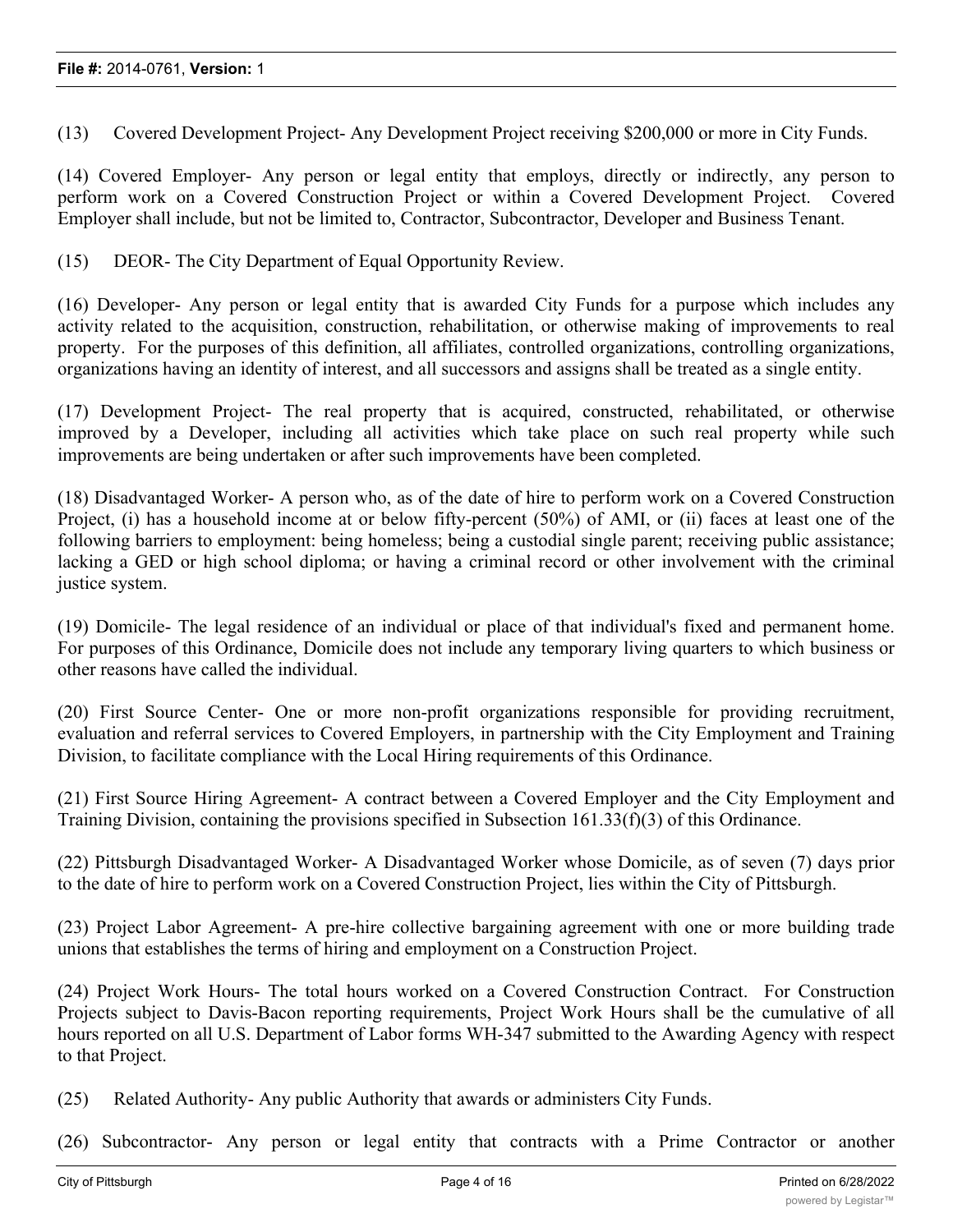Subcontractor to provide services in fulfillment of the Prime Contractor's or other Subcontractor's obligations arising from a Covered Construction Contract. Subcontractor shall not include any person or entity whose sole function is to supply materials.

(27) Very-Low-Income Planning Sector- A Planning Sector, as used by the Department of City Planning and published in Pittsburgh Sector/Neighborhood Asset Profiles (PGHSNAP), that contains significant numbers of non-student households with incomes at or below 50% of Area Median Income. As of the effective date of this Ordinance, the Very-Low-Income Planning Sectors are:

- (i) Sector 3, Lower Northside
- (ii) Sector 4, West Pittsburgh
- (iii) Sector 7, South Side/Hilltop East
- (iv) Sector 9, Monongahela River Valley
- (v) Sector 11, Northeast Pittsburgh
- (vi) Sector 12, Upper East End
- (vii) Sector 15, Hill District and Uptown

Council may review and modify this list from time to time in light of changed neighborhood conditions.

(28) Work Force Table- A Contractor's or Subcontractor's estimate of workforce needs for a Construction Project, which shall include the information required under Subsection  $161.33(g)(3)$ .

# (c) *Workforce Development and Job Referral Trust Fund*

(1) There is established a nonlapsing Workforce Development and Job Referral Trust Fund ("Fund"), which shall be administered by the Director of the Department of Equal Opportunity Review. The Fund shall be used solely for the Implementation, Monitoring and Enforcement activities set forth in Subsection 161.33(d) of this Chapter. The following revenues shall be deposited into the Fund:

(i) 1% of all proceeds generated by Tax Increment Financing (TIF) projects approved by the City after the effective date of this Ordinance;

(ii) All liquidated damages collected by an Awarding Agency for breach of this Ordinance;

(iii) All liquidated damages collected by CETD for breach of any First Source Hiring Agreement required under this Ordinance; and

(iv) All voluntary and negotiated contributions, donations and grants received by the City for workforce development and job referral services.

(2) All funds deposited into the Fund, and all interest earned on such funds, shall be continually available for the uses and purposes set forth in this Subsection, and shall not revert to the City of Pittsburgh General Fund at the end of the City's fiscal year or at any other time, nor shall such funds be reobligated for any other purpose.

(3) DEOR shall make funds available to CETD to fulfill CETD's implementation and monitoring activities under this Ordinance.

#### (d) *Implementation, Monitoring and Enforcement*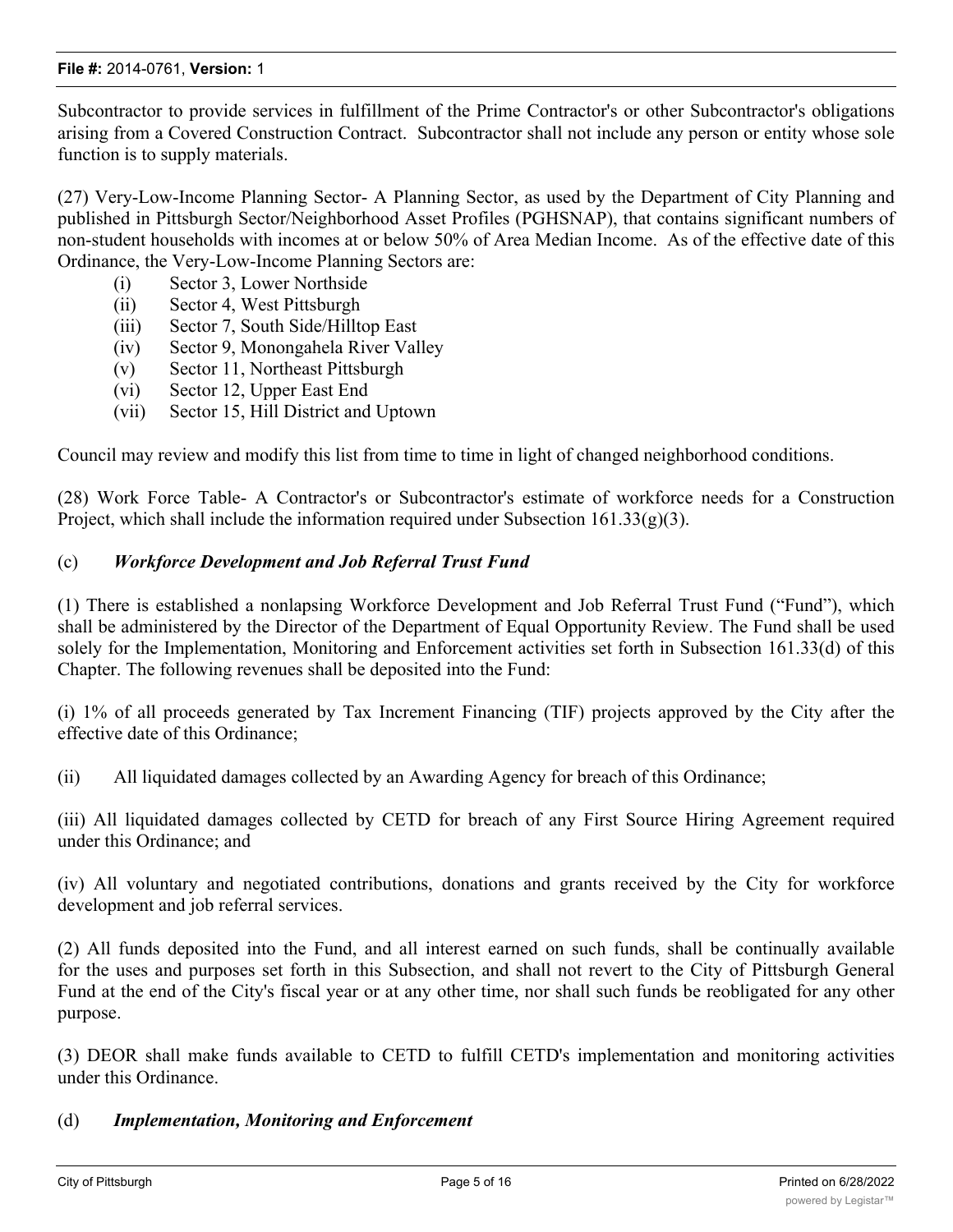(1) By December 31, 2015, the Director of the Department of Personnel and Civil Service Commission shall expand the workforce development and job referral services provided by CETD so as to provide Covered Employers with qualified City Residents and Disadvantaged Workers.

(2) To achieve the purpose of this Ordinance, CETD shall:

(i) Establish or contract with at least one neighborhood-based First Source Center located in, or within  $\frac{1}{2}$ mile of, each Very-Low-Income Planning Sector, to provide recruitment, evaluation and referral services to Covered Employers in partnership with CETD;

(ii) Enter into and enforce First Source Hiring Agreements with Covered Employers;

(iii) Establish a system for documenting the eligibility of City Residents and Disadvantaged Workers for a hiring preference;

(iv) Provide comprehensive workforce development services to support the efforts of Disadvantaged Workers to obtain and retain employment; and

(v) Contract with and evaluate the effectiveness of training providers to provide pre-apprenticeship training for Disadvantaged Workers.

(3) By December 31, 2015, the Director of DEOR shall establish documentation and tracking systems so as to effectively monitor compliance with the requirements of this Ordinance.

(4) To achieve the purpose of this Ordinance, DEOR shall:

(i) Obtain and evaluate compliance documentation as necessary to ensure that each Covered Employer is in compliance with the Local Hiring requirements of this Ordinance; and

(ii) Monitor compliance, conduct investigations, make enforcement recommendations, and publish findings with respect to noncompliance with the Local Hiring requirements of this Ordinance.

(5) The Director of DEOR shall report annually to Council on:

(i) A listing of all Covered Development Projects and Covered Construction Projects for which First Source Hiring Agreements were executed;

(ii) The number of jobs created by each Covered Development Project and Covered Construction Project for which First Source Hiring Agreements were executed;

(iii) The number of City Residents actually employed on each Covered Development Project and Covered Construction Project for which First Source Hiring Agreements were executed;

(iv) The number of Disadvantaged Workers actually employed on each Covered Development Project and Covered Construction Project for which First Source Hiring Agreements were executed;

- (v) All findings of non-compliance, if any, and all recommended and imposed sanctions, if any; and
- (vi) Recommendations, if any, for improving the effectiveness of this Ordinance.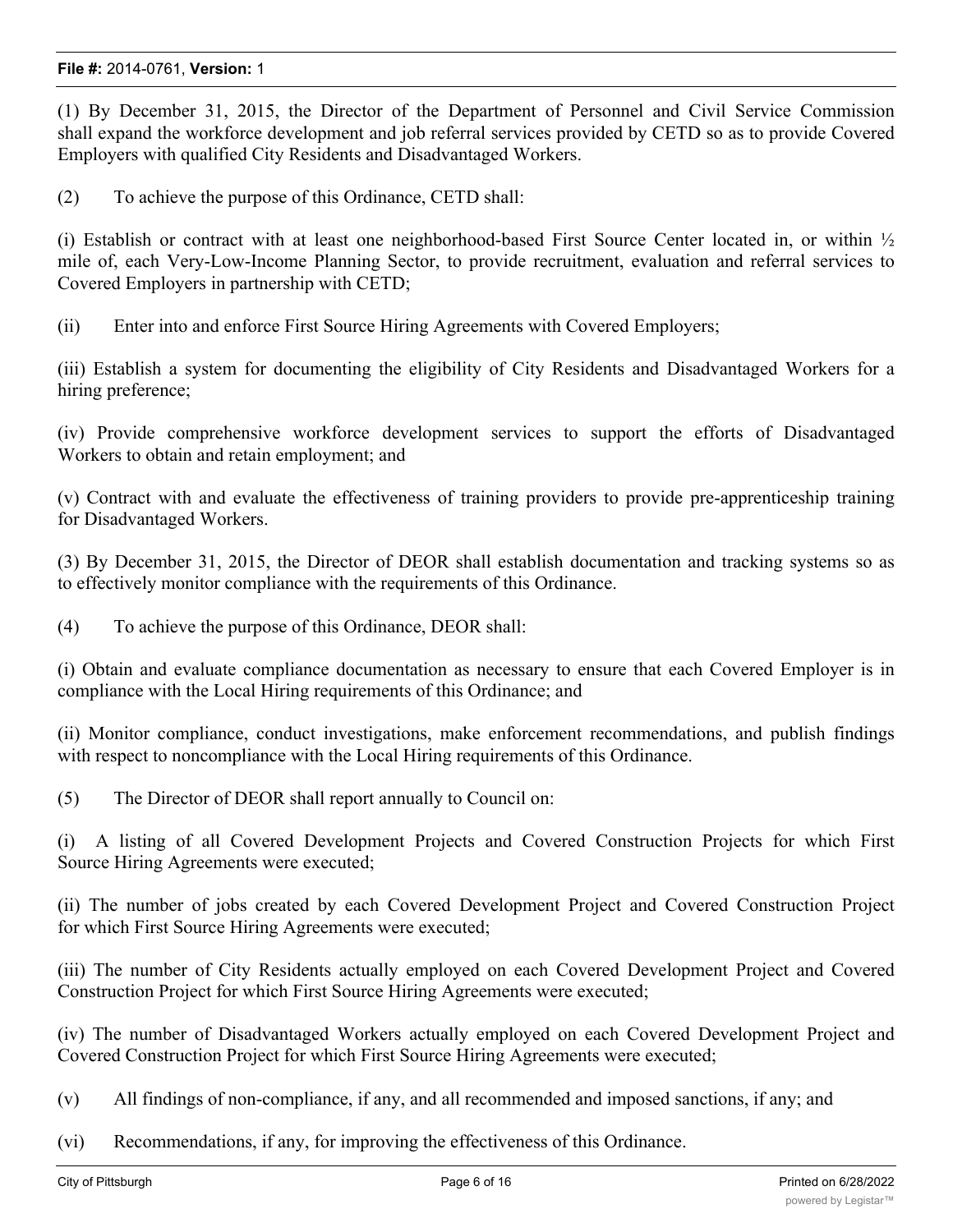(6) The Director of DEOR shall post the information required under Subsection  $161.33(d)(3)(i)$  through (v) on the City of Pittsburgh website and update the posted information at least monthly.

#### (e) *Local Hiring Requirements.*

(1) For each Covered Construction Project:

(i) All Covered Employers must enter into a First Source Hiring Agreement with CETD as a precondition to Contract award.

(ii) All Covered Employers must meet the following Safe Harbor Thresholds for City Residents and Disadvantaged Workers:

(A) In calendar year 2016, at least 25% of all Project Work Hours within each trade must be worked by City Residents, with no less than 5% of all Project Work Hours within each trade performed by Disadvantaged Workers.

(B) In calendar year 2017, at least 30% of all Project Work Hours within each trade must be worked by City Residents, with no less than 10% of all Project Work Hours within each trade performed by Disadvantaged Workers.

(C) In calendar year 2018 and thereafter, at least 35% of all Project Work Hours within each trade must be performed by City Residents, with no less than 15% of all Project Work Hours within each trade performed by Disadvantaged Workers.

(iii) All Covered Employers must meet the following Safe Harbor Thresholds for Apprentices: (A) In calendar year 2016, at least 30% of all Project Work Hours performed by Apprentices within each trade must be worked by City Residents, with no less than 15% of all Project Work Hours performed by Apprentices within each trade performed by Disadvantaged Workers.

(B) In calendar year 2017, at least 40% of all Project Work Hours performed by Apprentices within each trade must be worked by City Residents, with no less than 20% of all Project Work Hours performed by Apprentices within each trade performed by Disadvantaged Workers..

(C) In calendar year 2018 and thereafter, at least 50% of all Project Work Hours performed by Apprentices within each trade must be performed by City Residents, with no less than 25% of all Project Work Hours performed by Apprentices within each trade performed by Disadvantaged Workers.

(iv) The work hours of non-Pennsylvania residents shall be excluded from the determination of Project Work Hours and Project Work Hours performed by Apprentices.

(v) Covered Employers that fail to meet the Safe Harbor Thresholds set forth above must demonstrate, to the satisfaction of DEOR, that the Contractor and all Subcontractors used All Feasible Efforts to hire City Residents and Disadvantaged Workers on the Project. With respect to Covered Construction Projects, "All Feasible Efforts" shall include, but shall not be limited to, all of the following:

(A) Complying fully with the terms of the First Source Hiring Agreement;

(B) Holding one or more job informational meetings in the neighborhood where the First Source Center is located;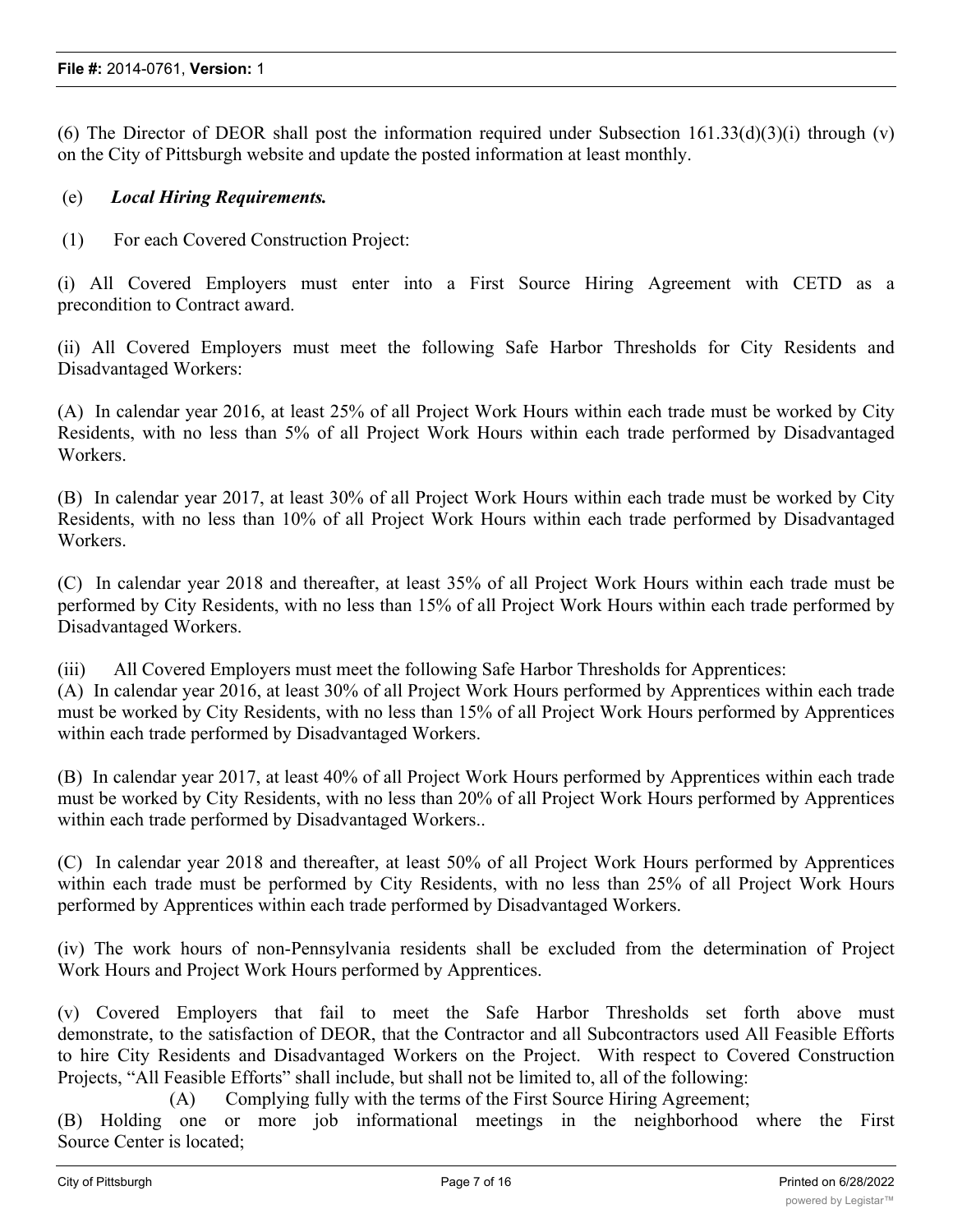(C) Conducting job interviews in the neighborhood where the First Source Center is located;

(D) Making an offer of employment to all qualified individuals referred by the First Source Center for which a position is available;

(E) Incorporating into each Subcontract a negotiated provision for a specific number of City Residents and Disadvantaged Workers to be employed performing the Subcontract;

(F) Providing CETD with an accurate Work Force Table well in advance of the start of construction and promptly revising the Work Force Table as necessary to reflect changed circumstances during implementation of the Construction Project;

(G) Promptly notifying the First Source Center if an employee quits, is terminated or walks off the job;

(H) If feasible, providing on-the-job training for Disadvantaged Workers;

(I) For any position that is subject to a collective bargaining agreement, requesting the applicable union hiring hall to refer City Residents; and

(J) For any position that is subject to a collective bargaining agreement, maximizing the number of Apprentices working on the Project, and working with applicable apprenticeship training programs to enroll Disadvantaged Workers referred by the First Source Center.

(vi) Covered Employers may receive credit for employing Pittsburgh Disadvantaged Workers on non-Covered Construction Projects, and may count fifty percent (50%) of such credit hours toward meeting the Disadvantaged Worker Safe Harbor Thresholds set forth herein. DEOR shall establish criteria for documenting and applying Pittsburgh Disadvantaged Worker credit hours.

(2) For Each Covered Development Project

(i) All Covered Developers must enter into, and must ensure that their Business Tenants enter into, a First Source Hiring Agreement with CETD as a precondition to the award of City Funds. Covered Developers must also ensure that their Covered Contractors comply with the requirements of Subsection 161.33 (e)(1) of this Ordinance.

(ii) During the term of the First Source Hiring Agreement, Covered Employers must meet the following Safe Harbor Thresholds:

(A) For First Source Hiring Agreements entered into in calendar year 2016, at least 30% of all new hires must be City Residents, and no less than 15% of all new hires must be Disadvantaged Workers.

(B) For First Source Hiring Agreements entered into in calendar year 2017, at least 40% of all new hires must be City Residents, and no less than 20% of all new hires must be Disadvantaged Workers.

(C) For First Source Hiring Agreements entered into in calendar year 2018 and thereafter, at least 50% of all new hires must be City residents, and at least 25% of all new hires must be Disadvantaged Workers.

(iii) Covered Employers that fail to meet the Safe Harbor Thresholds set forth above must demonstrate, to the satisfaction of DEOR, that the Contractor and all Subcontractors used All Feasible Efforts to hire City Residents and Disadvantaged Workers on the Project. With respect to Covered Development Projects, "All Feasible Efforts" shall include, but shall not be limited to, all of the following:

(A) Complying fully with the terms of the First Source Hiring Agreement

(B) Holding one or more job informational meetings in the neighborhood where the First Source Center is located;

(C) Conducting job interviews in the neighborhood where the First Source Center is located;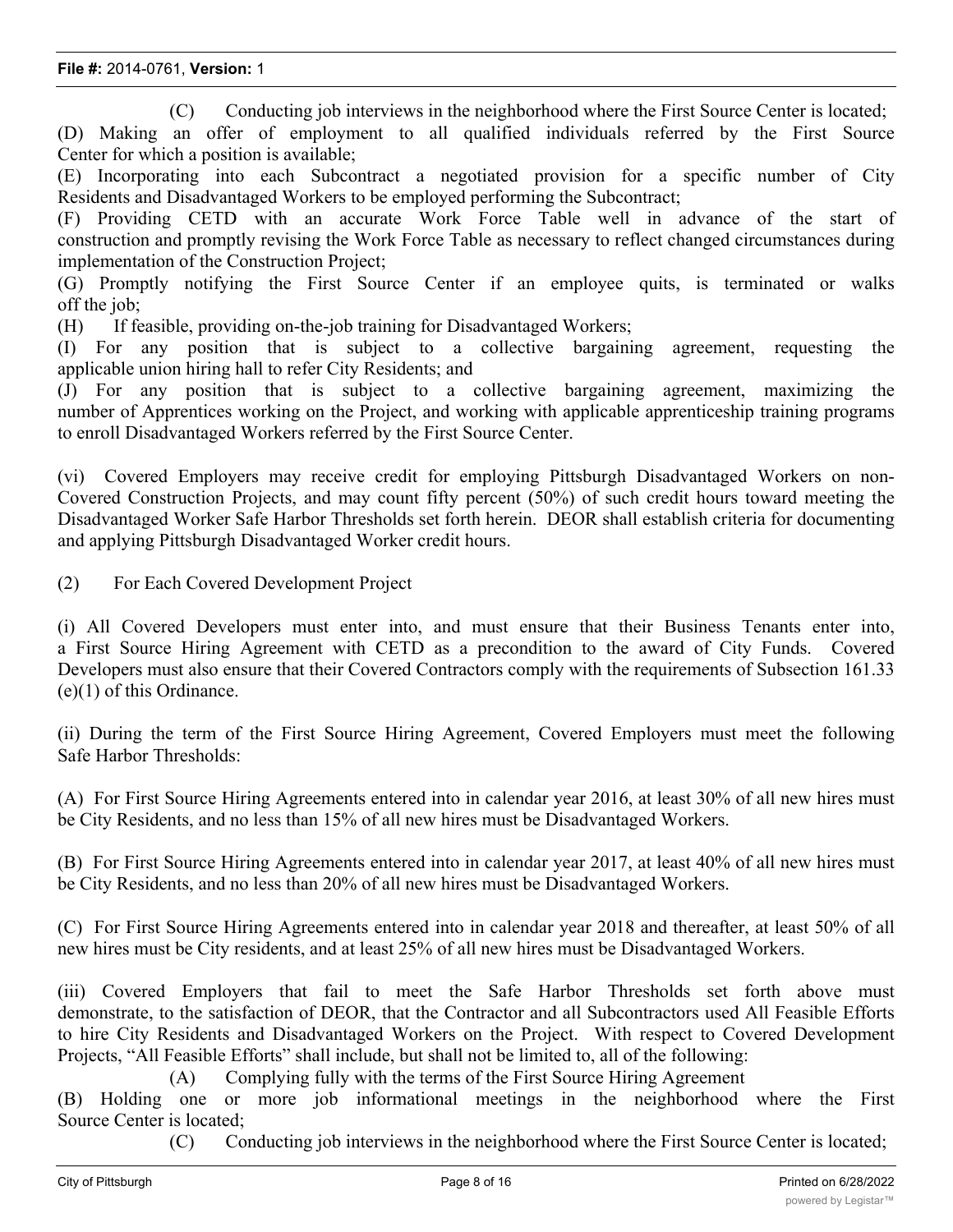#### **File #:** 2014-0761, **Version:** 1

(D) Making an offer of employment to all qualified individuals referred by the First Source Center for which a position is available;

(E) Promptly notifying the First Source Center if an employee quits, is terminated or walks off the job; and

(F) If feasible, providing on-the-job training for Disadvantaged Workers.

(3) Jobs requiring a professional degree shall not be counted for the purpose of determining the Safe Harbor Thresholds above.

#### (f) *First Source Hiring Agreements*

(1) No Covered Construction Contract may be executed unless the General Contractor has signed a First Source Hiring Agreement with CETD. The Awarding Agency shall transmit such signed First Source Hiring Agreement to CETD no less than 7 calendar days in advance of the Contract start date, and no work shall begin on the Contract until the First Source Hiring Agreement has been executed by CETD.

(2) No City Funds may be awarded to a Covered Development Project unless the Developer has signed a First Source Hiring Agreement with CETD. The Awarding Agency shall transmit such signed First Source Hiring Agreement to CETD no less than 7 calendar days in advance of the Project start date, and no work shall begin on the Development Project until the First Source Hiring Agreement has been executed by CETD.

(3) Each First Source Hiring Agreement shall designate the First Source Center which shall be responsible for providing recruitment, evaluation and referral services to the Covered Employer, and shall require that:

(i) For every job opening, the Covered Employer shall notify the First Source Center of the availability of the position, including a job description, wages, benefits, period of employment, minimum qualifications, and anticipated start date;

(ii) For every job opening, the Covered Employer shall not advertise, announce, or recruit for the position until at least 7 days after notifying the First Source Center;

(iii) The First Source Center shall endeavor to refer qualified City Residents and Disadvantaged Workers to the Covered Employer within 3 business days of receiving notification as provided herein; and

(iv) For every job opening, the Covered Employer shall first interview and consider qualified City Residents and Disadvantaged Workers referred by the First Source Center before considering any other applicants.

(4) Jobs requiring a professional degree shall be exempt from the preceding requirements.

(5) For Covered Construction Projects, each First Source Hiring Agreement shall continue in full force and effect until all work on the Construction Contract has been completed and final payment has been made. For Covered Development Projects, each First Source Hiring Agreement shall continue in full force and effect for as long as the loan or financing agreement to provide City Funds for the Development Project remains in effect. With respect to grants of City Funds, the First Source Hiring Agreement shall continue in full force and effect for a period equal to 1 year for every \$50,000 of City Funds.

(6) Nothing in this Ordinance shall be construed as limiting a Covered Employer's ability to assess qualifications of prospective workers and make final hiring and retention decisions, or as requiring a Covered Employer to employ an individual who is not qualified for the position in question; provided, however, that the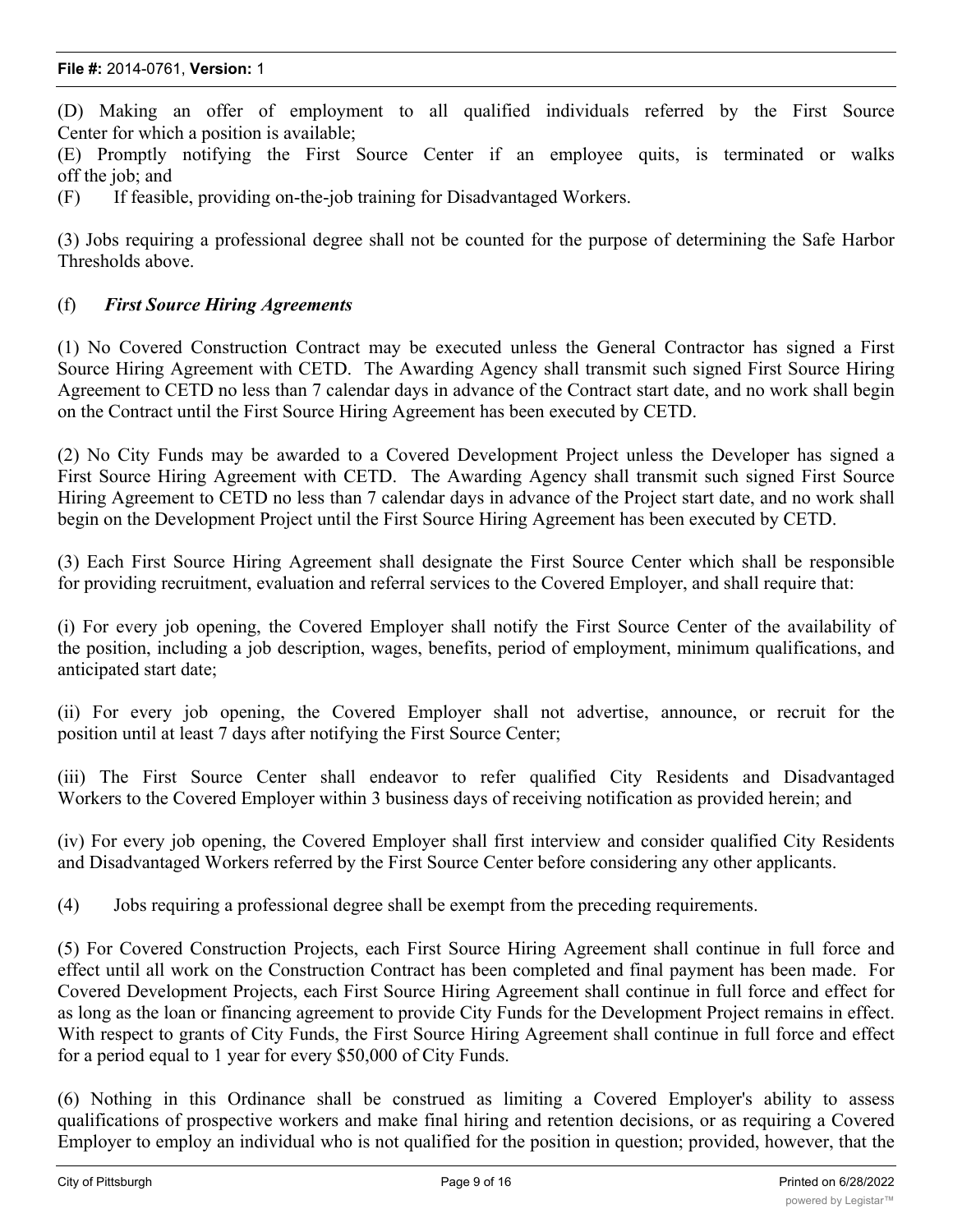qualifications for every job opening shall be limited to skills that are directly related to the performance of job duties.

# (g) *Covered Construction Projects*

(1) Each Awarding Agency and each Covered Developer shall include a copy of this Ordinance in all Invitations to Bid and shall make compliance with this Ordinance a specification of all bids.

(2) As soon as practical, but in any case prior to the award of a Covered Construction Contract, the Awarding Agency or Covered Developer shall require the apparent lowest responsible bidder and the known principal Subcontractors to attend a pre-award conference with CETD and DEOR for the purpose of evaluating the proposed Contractor's plan to comply with the requirements of this Ordinance.

(3) At the pre-award conference, the Contractor and each Subcontractor whose contract exceeds \$25,000 shall provide CETD and DEOR with a Work Force Table, which shall include (i) a projection of the total number of journey-level hours, by trade, to be worked on the Project, and the total number of journey-level hours, by trade, to be worked by City Residents, (ii) a projection of the total number of apprentice hours, by trade, to be worked on the Project, and the total number of apprentice hours, by trade, to be worked by City Residents, and (iii) a timetable outlining the total hours worked by trade over the life of the Project and an associated hiring schedule. The Contractor shall provide CETD and DEOR with revisions to the Work Force Table as necessary to reflect changed circumstances during implementation of the Construction Project.

(4) No Covered Construction Contract may be executed unless it contains the following requirements:

(i) The Contractor and each of its Subcontractors shall comply with all applicable requirements of this Ordinance, and failure to do so is a material breach of the Contract which will subject the Contractor to sanctions as provided herein.

(ii) The Contractor may not award any Subcontract unless the Subcontractor agrees to comply with all applicable requirements of this Ordinance and first signs a First Source Hiring Agreement with CETD.

(iii) The Contractor shall be responsible for the performance of its Subcontractors in the implementation of the requirements of this Ordinance.

(iv) Every request for payment must include a complete Payroll Report as required herein. No payment may be made unless a complete Payroll Report has been provided to and accepted by DEOR.

(v) Any retainage reserved under the Contract shall not be reduced, nor shall the Contractor be entitled to final payment, unless DEOR certifies to the Awarding Agency that the Contractor is in substantial compliance with the requirements of this Ordinance. For the purposes of this Subsection, "substantial compliance" shall mean:

(A) The Contractor and all Subcontractors have fully complied with all reporting and compliance documentation requirements of this Ordinance;

(B) Neither the Contractor nor any Subcontractors have submitted false or misleading information to CETD or DEOR; and

(C) Either the Safe Harbor Thresholds set forth in Subsection 166.33(e) have been satisfied or the Contractor has provided DEOR with satisfactory evidence that the Contractor and all Subcontractors used all feasible efforts to hire City Residents and Disadvantaged Workers on the Project.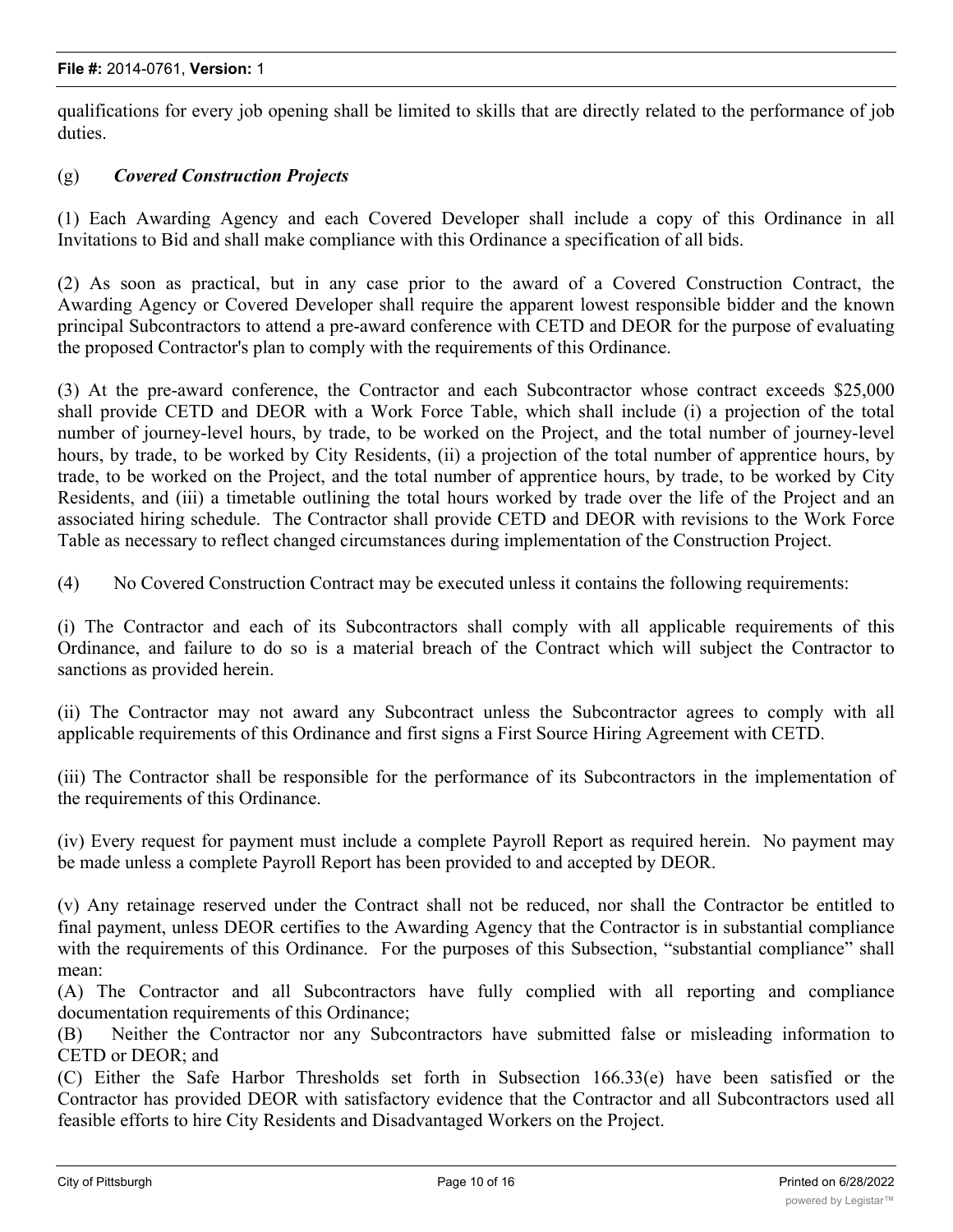#### **File #:** 2014-0761, **Version:** 1

(5) All Covered Contractors and all Subcontractors, as applicable, shall comply with the following reporting and compliance documentation requirements:

(i) Submit a complete Payroll Report to DEOR, no less frequently than once every month. The Payroll Report shall be submitted electronically in excel format or other electronic spreadsheet, in a form that is acceptable to DEOR. The Payroll Report shall include, at a minimum, the following information for each person who performed work on the Construction Project: the worker's name; identifying number; trade; hours worked; rate of pay; journey-level/apprentice status; self-identified race; self-identified gender; residence; category of Disadvantaged Worker status, if applicable; date of hire; and the referral source or method through which the worker was hired or retained (e.g., existing or previous employee, union hiring hall, First Source Center referral, or other hiring method). The Payroll Report shall be accompanied by a statement of compliance signed by an authorized representative of the Contractor or Subcontractor indicating that the records are correct and complete.

(ii) Permit DEOR to inspect payroll records for all employees performing work on the Construction Project and such additional records that DEOR may require to be kept in order to ascertain compliance with this Ordinance.

(iii) Permit DEOR to engage in random inspections of job sites, subject to construction schdule and safety concerns, and to have access to any and all employees and Subcontractors upon request.

(iv) With the request for a certificate of substantial completion and with the final request for payment, provide documentation that the Safe Harbor Thresholds set forth in Subsection 166.33(e) have been satisfied or that the Contractor and all Subcontractors used all feasible efforts to hire City Residents and Disadvantaged Workers on the Project.

#### (h) *Covered Construction Projects Subject to Project Labor Agreements*

(1) Covered Construction Projects subject to a Project Labor Agreement shall be exempt from the requirements of this Ordinance, provided that:

(i) The Project Labor Agreement includes a Local Hiring Strategy acceptable to DEOR, designed to achieve the purpose of this Ordinance, with special emphasis on strategies to maximize the number of Apprentices on the Project and to employ Disadvantaged Workers as Apprentices;

(ii) Prior to adoption of the Local Hiring Strategy required herein, the Developer, each Prime Contractor, and each Subcontractor whose contract exceeds \$25,000 provide DEOR with a Work Force Table, which shall identify the estimated work force requirements for each week of the Construction Project, broken down by trade, and which shall be revised as necessary during implementation of the Construction Project; and

(iv) The Project Labor Agreement provides for enforcement of the Local Hiring Strategy by DEOR in a manner that is acceptable to DEOR.

#### (i) *Covered Development Projects*

(1) Every Awarding Agency shall make compliance with this Ordinance a requirement under all agreements to provide City Funds to a Covered Development Project.

(2) No City Funds may be awarded for a Covered Development Project unless the Developer has executed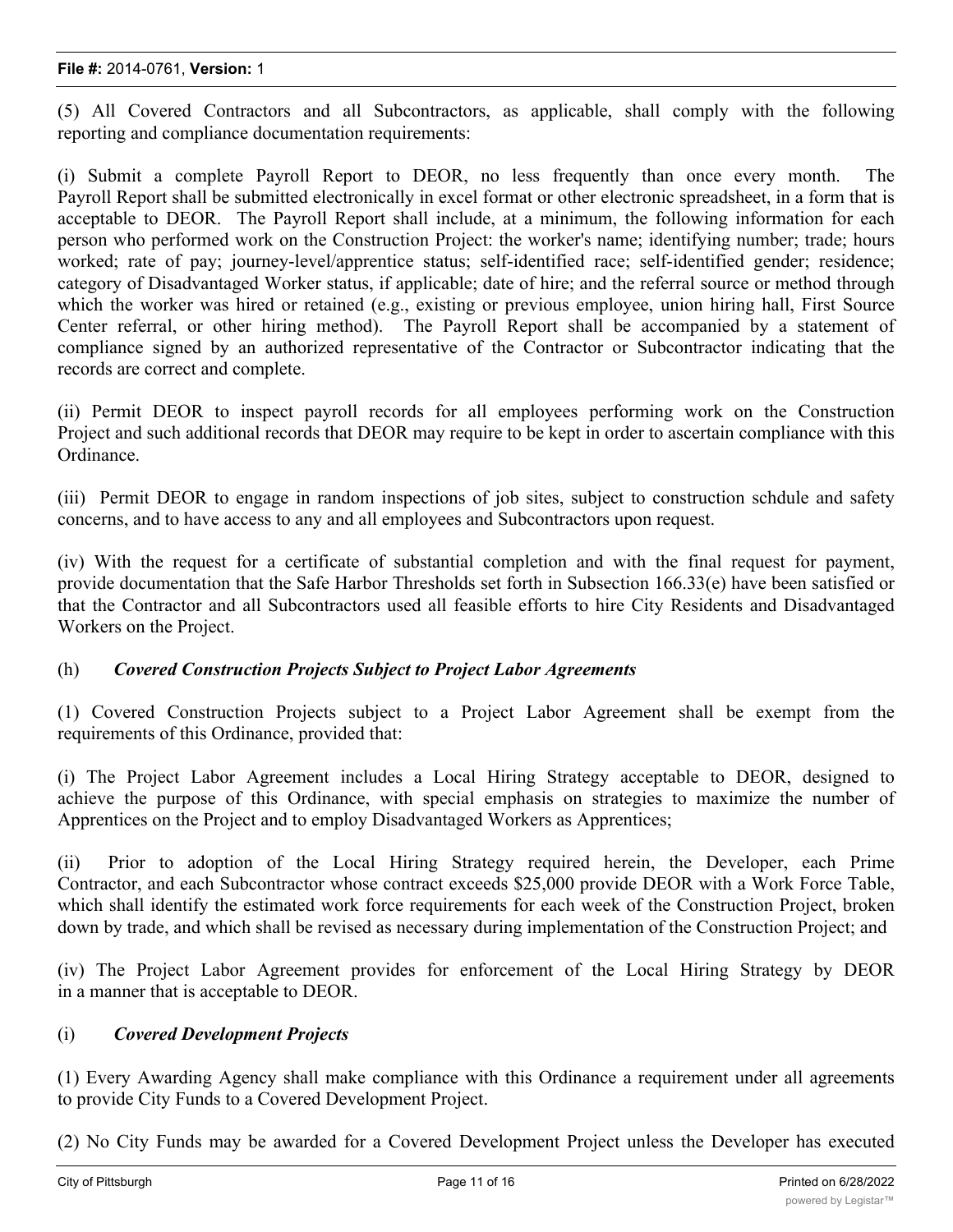#### **File #:** 2014-0761, **Version:** 1

a Restrictive Covenant in favor of the Awarding Agency, to be recorded against all real property upon which the Covered Development Project is to be situated, and containing the following requirements:

(i) The Developer and each of its Contractors and Business Tenants shall comply with all applicable requirements of this Ordinance, and failure to do so is a material breach of the Restrictive Covenant which will subject the Developer to sanctions as provided herein.

(ii) The Developer shall include a copy of this Ordinance in all Invitations to Bid and shall make compliance with this Ordinance a specification of all bids. The Developer may not award any Contract unless the Contract contains the provisions required by Subsection 166.33(g)(4) and the Contractor first signs a First Source Hiring Agreement with CETD.

(iii) The Developer shall provide a copy of this Ordinance to all prospective Business Tenants and shall make compliance with this Ordinance a condition of all leases, licenses, deeds and any other agreement to allow a Business Tenant to operate on any portion of the Development Project. The Developer may not enter into any lease, license, deed or any other agreement to allow a Business Tenant to operate on any portion of the Development Project unless the Business Tenant first signs a First Source Hiring Agreement with CETD. (iv) The Developer shall be responsible for the performance of its Contractors and Business Tenants in the implementation of the requirements of this Ordinance.

(v) The Developer and each of its Business Tenants shall comply with DEOR's requests for reports and compliance documentation and shall permit DEOR to inspect payroll records for all employees performing work on the Development Project and such additional records that DEOR may require to be kept in order to ascertain compliance with this Ordinance.

(vi) In the event of non-compliance with the requirements of this Ordinance, the Awarding Agency may impose any or all of the sanctions provided in this Ordinance. In the event of non-compliance with the requirements of any First Source Hiring Agreement, CETD may exercise any and all remedies as may be provided therein.

(vii) The Restrictive Covenant shall continue in full force and effect for as long as the loan, financing, or other agreement to provide City Funds for the Development Project remains in effect. With respect to one-time grants of City Funds, the Restrictive Covenant shall continue in full force and effect for a period equal to 1 year for every \$50,000 of City Funds.

#### (j) *Monitoring and Enforcement*

(1) DEOR may investigate compliance with the requirements of this Ordinance either on its own initiative or after receiving a complaint or inquiry from a member of the general public, the City or an Awarding Agency. DEOR shall investigate all complaints, and shall post the findings of all investigations, along with its recommended sanctions, if any, on the City website within 30 days after completing each investigation

(3) In the event that DEOR determines that a Developer, Contractor or Subcontractor has failed to comply with the requirements of this Chapter, DEOR shall take the following steps:

(i) Issue a written Notice of Violation to the Covered Developer and/or Covered Contractor. The Notice of Violation shall describe the violation(s) with particularity, state the precise measures necessary to correct the violation(s), and provide the Covered Developer or Covered Contractor with an opportunity to correct the violation(s) within an appropriate time (not less than 3 working days nor more than 10 working days) to avoid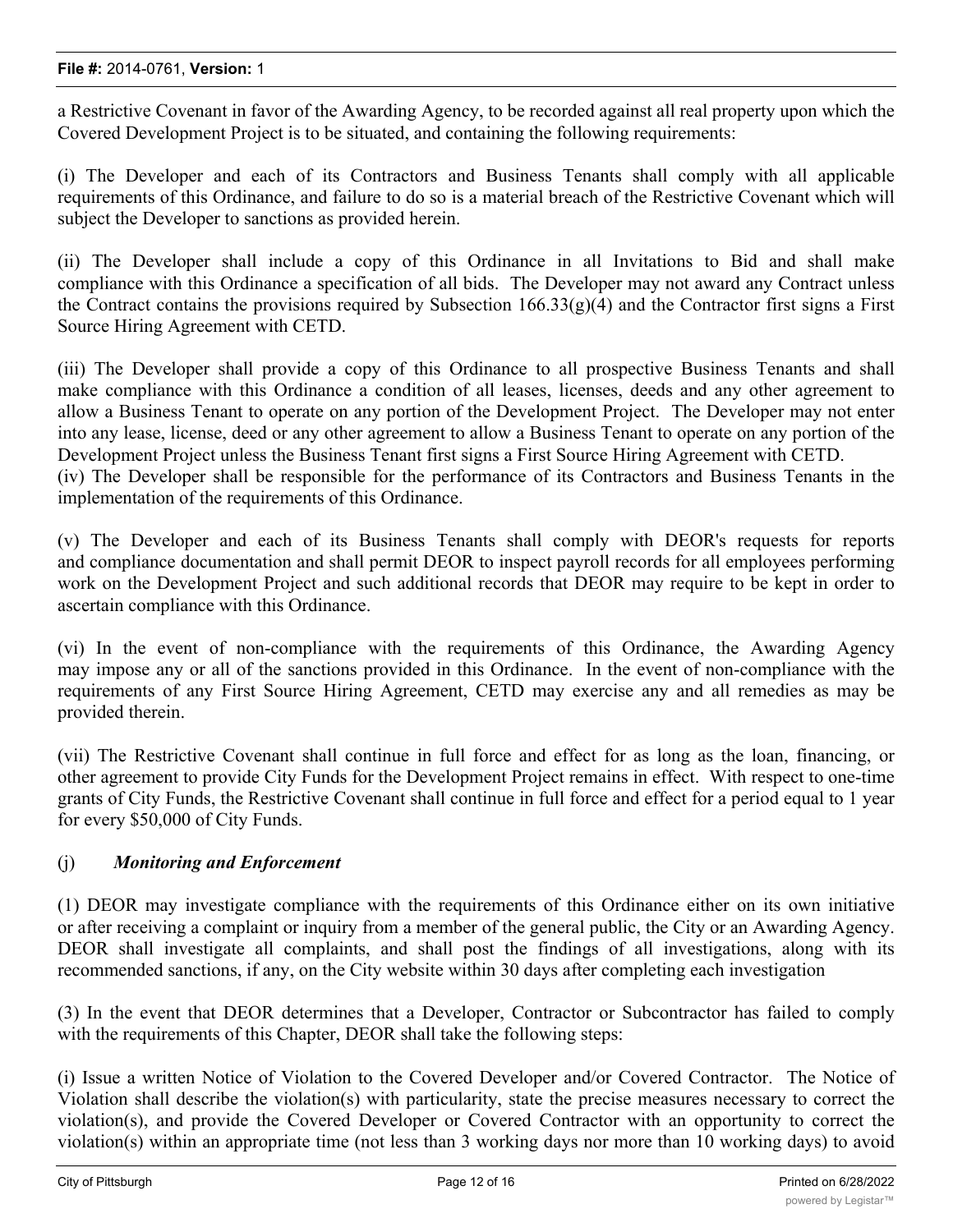the imposition of sanctions. DEOR may extend this time period, in DEOR's discretion, if DEOR determines that the Covered Developer and/or Covered Contractor are making good faith efforts to correct the violation(s). DEOR shall provide a copy of the Notice of Violation to the Awarding Agency.

(ii) If the Covered Developer and/or Covered Contractor submit satisfactory evidence to DEOR within the time period stated in the Notice of Violation that the violation(s) have been corrected, rescind the Notice of Violation and deliver a copy of the rescission to the Awarding Agency.

(iii) If the Covered Developer and/or Covered Contractor do not submit satisfactory evidence to DEOR within the time period stated in the Notice of Violation that the violation(s) have been corrected, refer the matter to the Awarding Agency for enforcement, along with a recommendation of appropriate sanctions.

(4) If an enforcement matter has been referred to an Awarding Agency, or if the Awarding Agency independently determines that possible violation(s) of this Ordinance may have occurred, the Awarding Agency shall promptly investigate and shall post the findings of its investigation, along with the sanctions imposed, if any, on the City website or Awarding Agency website, as applicable, within 30 days after completing the investigation.

(5) No payments may be made to a Covered Developer or Covered Contractor to whom a Notice of Violation has been issued, and no building permit, occupancy permit, development plan approval, or other City approval may be granted with respect to a Covered Development Project or Covered Contract concerning which a Notice of Violation has been issued, unless:

(i) DEOR notifies the Awarding Agency in writing that all violations have been corrected;

(ii) The Awarding Agency, after investigation, determines either that no violation occurred or that all violations have been corrected; or

(iii) The Notice of Violation does not allege a violation of the reporting and compliance documentation requirements of this Ordinance or the submission of false or misleading information, and the Awarding Agency determines that making payments to the Covered Developer or Covered Contractor and granting City approvals with respect to the Covered Development Project or Covered Contract are in the best interest of the City.

#### (k) *Sanctions*

(1) In the event of failure to provide required reports or other required compliance documentation, which failure has not been cured within 12 months of the original due date, the Awarding Agency shall terminate any Contract, Development Agreement or other agreement and shall collect all funds remaining unpaid under such contract or agreement as liquidated damages.

(2) In the event the Awarding Agency, after investigation and an opportunity to be heard, finds that a Covered Contractor failed to either meet the Safe Harbor Employment Thresholds or demonstrate that the Contractor and all Subcontractors used all feasible efforts to hire City Residents and Disadvantaged Workers on the Project, the Awarding Agency may:

(i) Terminate any Contract, Development Agreement or other agreement that remains in effect, and withhold any and all retainage, progress payments, or other unpaid funds; and

(ii) Assess liquidated damages, as specified in Subsection  $161.33(k)(5)$ , below.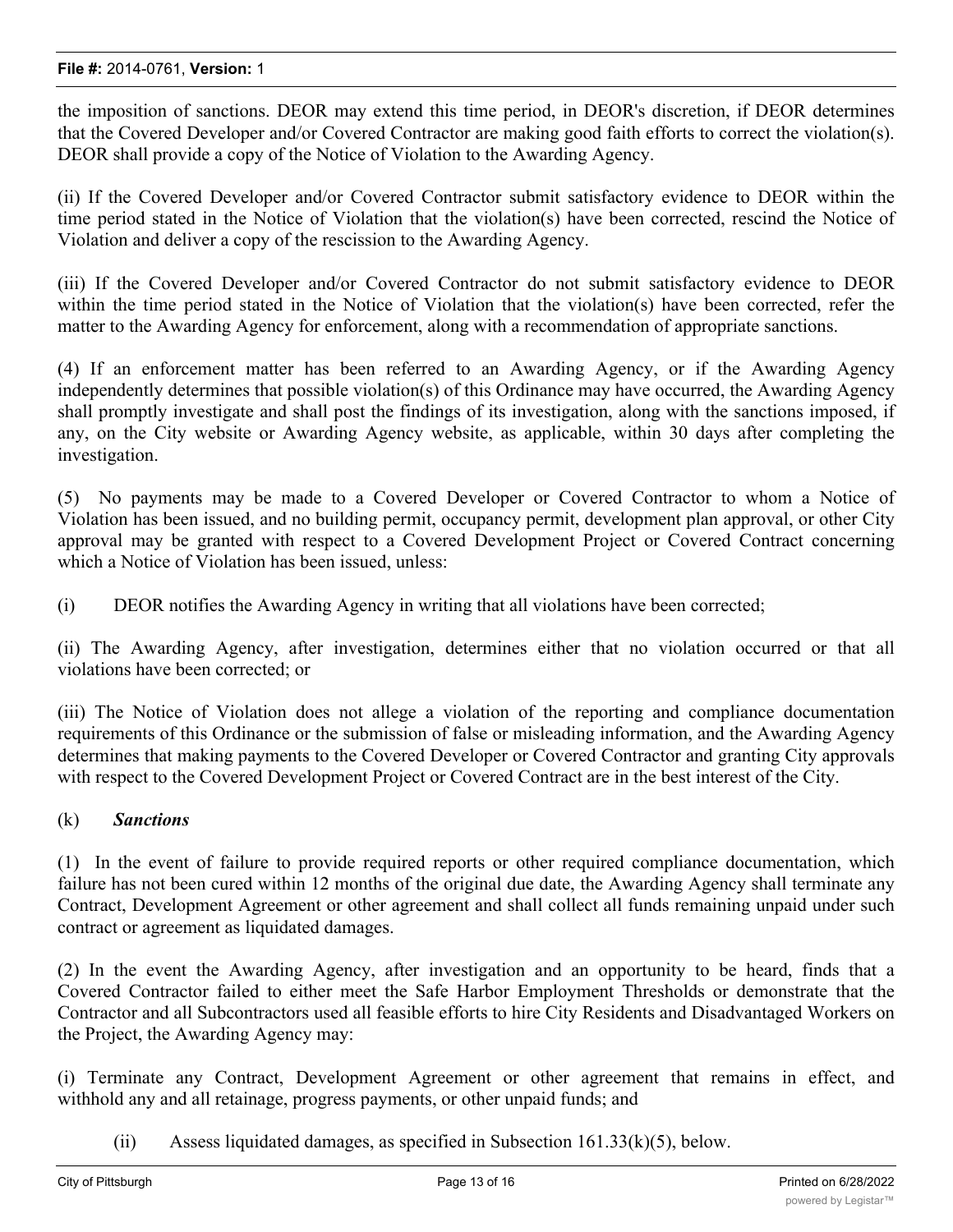(3) In the event the Awarding Agency, after investigation and an opportunity to be heard, finds that a Covered Developer or Covered Contractor has (A) willfully violated any requirement of this Ordinance, or (B) provided false or misleading information to DEOR, the Awarding Agency shall:

(i) Terminate any Contract, Development Agreement or other agreement that remains in effect, and withhold any and all retainage, progress payments, or other unpaid funds;

(ii) Assess liquidated damages, as specified in Subsection  $161.33(k)(5)$ , below;

(iii) Revoke or suspend any building permit or occupancy permit with respect to the Covered Project until all liquidated damages have been paid; and

(iv) Determine that the Covered Developer and/or Covered Contractor is "irresponsible", in which case the Covered Developer and/or Covered Contractor shall be barred from being awarded any Contract or City Funds for a period of three (3) years, or until all liquidated damages have been paid in full, whichever is longer.

(4) (i) A Covered Developer shall be presumed to have willfully violated the requirements of this Ordinance if the Developer (A) has been found to be in violation of this Ordinance two (2) or more times within any ten (10) year period; (B) awards a Covered Contract that does not contain the provisions required by Subsection  $166.33(g)(4)$ ; (C) awards a Covered Contract without first obtaining from the Contractor a signed First Source Hiring Agreement with CETD; (D) if applicable, fails to make compliance with this Ordinance a condition of any lease, license, deed or any other agreement to allow a Business Tenant to operate on any portion of the Development Project; or (E) if applicable, enters into any lease, license, deed or other agreement to allow a Business Tenant to operate on any portion of the Development Project without first obtaining from the Business Tenant a signed First Source Hiring Agreement with CETD.

(ii) A Covered Contractor shall be presumed to have willfully violated the requirements of this Ordinance if the Contractor (A) has been found to be in violation of this Ordinance two (2) or more times within any ten (10) year period; (B) falls short of any applicable Safe Harbor Threshold by 25% or more in the aggregate; (C) awards a Subcontract without requiring the Subcontractor to comply with all applicable requirements of this Ordinance; or (D) awards a Subcontract without first obtaining from the Subcontractor a signed First Source Hiring Agreement with CETD.

(5) Liquidated damages shall be determined as follows:

(i) Providing false or misleading information: 10% of the value of the Contract or City Funds, as applicable.

(ii) Entering into any Contract, Subcontract, lease, license, deed or other agreement without having followed the procedures required by this Ordinance: 10% of the value of the Contract or City Funds, as applicable.

(iii) Failure to meet Safe Harbor Employment Thresholds or demonstrate that All Feasible Efforts were used to hire City Residents and Disadvantaged Workers: \$500 per day of non-compliance, not to exceed 5% of the value of the Contract or City Funds, as applicable.

(iv) Hiring an employee without having followed the procedures required by the First Source Hiring Agreement: \$1,000 per violation.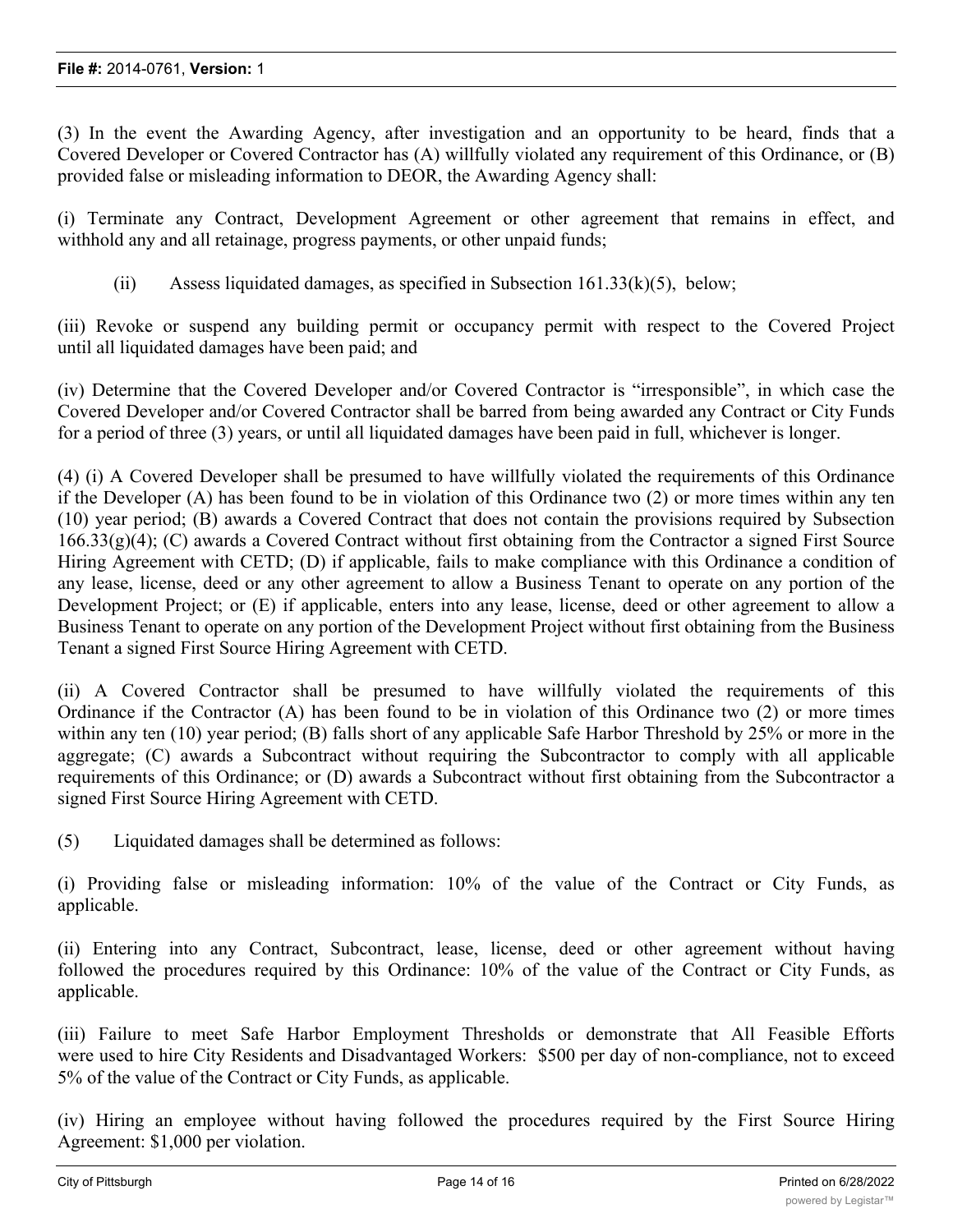(6) The Awarding Agency may retain up to 20% of any liquidated damages collected under this Ordinance to offset its administrative costs. The remainder shall be deposited into the Workforce Development and Job Referral Trust Fund.

(7) CETD may provide for damages in its First Source Hiring Agreements, including liquidated damages and injunctive relief, and may enforce such First Source Hiring Agreements in any court of law or by using the enforcement procedures outlined herein.

# (l) *State and Federal Requirements*

(1) Where any provision of this Ordinance would conflict with any state or federal law, the Awarding Agency and CETD shall implement this Ordinance so as to comply with such state or federal law, but shall continue to implement all remaining, non-conflicting provisions of this Ordinance to the greatest extent possible so as to achieve the purpose of this Ordinance. Specifically, in the event that application of the Safe Harbor Thresholds for City Residents contained in Subsection 166.33 (e)(1)(ii), 166.33 (e)(1)(iii) or 166.33 (e) (2)(ii) of this Ordinance would conflict with Section 2003 of the Act of October 30, 2000 (P.L. 616, No. 85), all non-conflicting provisions of this Ordinance, including but not limited to the First Source Hiring requirements contained in Subsections 166.33 (e)(1)(i) and 166.33 (e)(2)(i) and the Safe Harbor Thresholds for Disadvantaged Workers contained in Subsections 166.33 (e)(1)(ii), 166.33 (e)(1)(iii) and 166.33 (e)(2)(ii), will remain in full force and effect.

#### (m) *Covered Authorities*

(1) No City funds may be transferred to or administered by any public Authority after the effective date of this Ordinance unless the Authority agrees to implement the provisions of this Ordinance.

**SECTION 3.** The Pittsburgh Code, Title 2, Article I, Chapter 201, Section 201.11 is hereby amended by adding new language and amending current language in Subsections 201.11(c)(8) and 201.11(e) as follows:

 $\degree$ (c)(8) The developer must make an effort to, to the greatest extent feasible, utilize City residents to fill at least fifty (50) percent of the new jobs created and utilize Disadvantaged Workers (as that term is defined in Section 161.33(b) of the Pittsburgh Code) to fill at least twenty five (25) percent of the new jobs created, subject to the phase-in schedule set forth in Section 161.33(e)(2) of the Pittsburgh City Code. The plan should shall include, but not be limited to the following information:

- a. The specific number of new jobs created or number of jobs retained as a result of the implementation of the TIF project.
- b. The specific job titles and/or classifications with pay scales, if available, for jobs to be created or retained, whether the jobs are permanent or temporary and the estimated duration of any temporary jobs.
- c. Whether the new jobs being created result directly from employment by the developer or indirectly through lessees.
- d. An affirmative plan by the employer, the City and the URA for informing and training City residents for potential employment resulting from the implementation of the project.
- e. An agreement by the developer and/or the any lessees that for a period of five  $(5)$  years from the date of substantial completion of the project as determined by the URA the term of incremental tax forgiveness or the term of the TIF-financed loan, whichever is longer, it will consider for employment and interview candidates referred by the City's Employment and Training Division for all new permanent non-